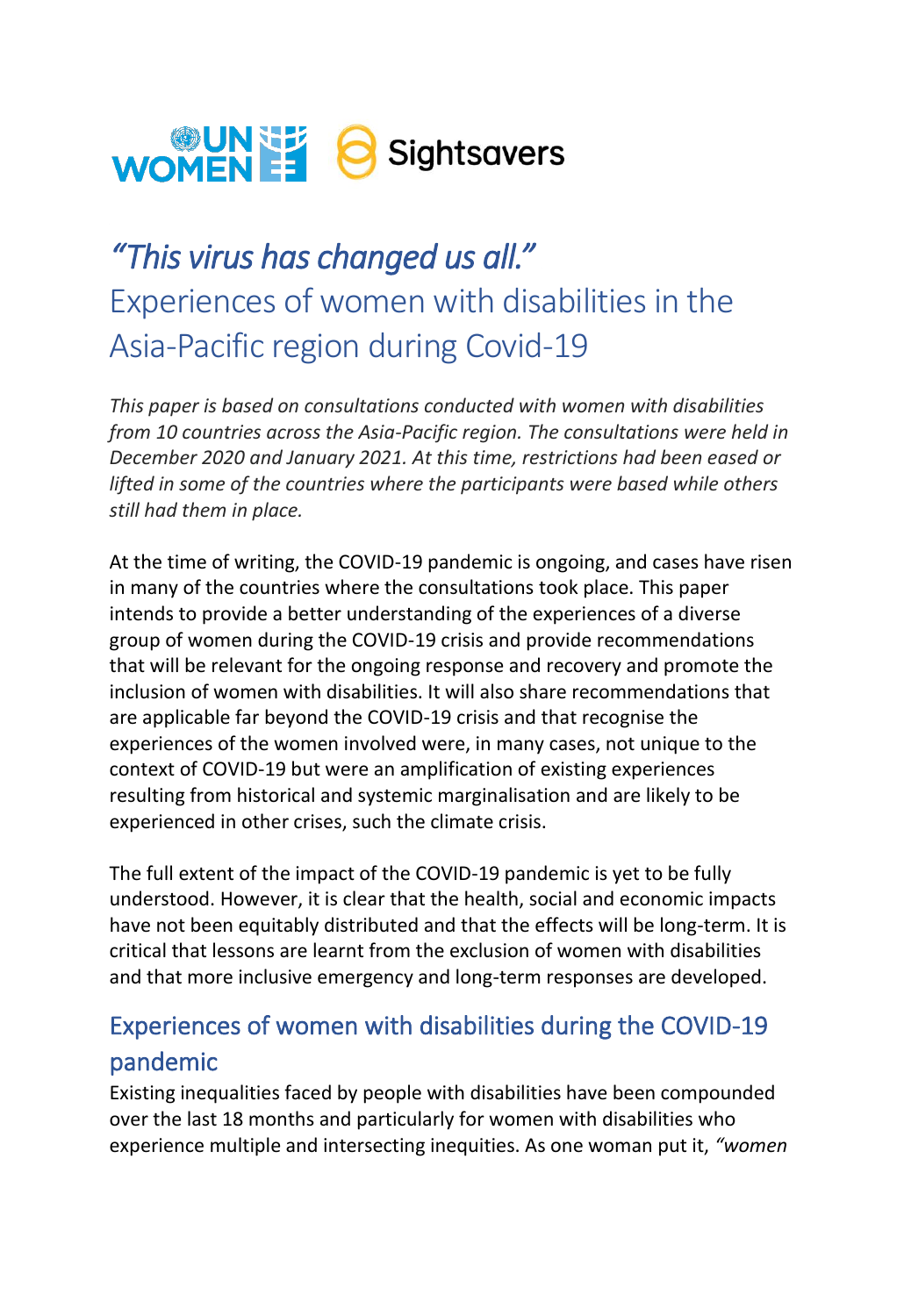#### *with disabilities always experience a lockdown, when the rest of the country has a lockdown, we experience a double lockdown."*

Discussions highlighted how intersecting forms of discrimination and multiple identities converged. There were significant differences between the experiences of women living in urban areas, where concerns focused on staying safe when going outside, to rural areas where women had less access to information due to limited technology or internet connections.

Most participants emphasised the significant difference in experiences for women with disabilities compared to men, which are explored below. It is worth recognising that this was not a universal experience. One Deaf participant explained that the lack of accessible communication was the biggest challenge she experienced and issues around her gender were less significant.

Women with disabilities who cared for children, with or without disabilities, were highlighted as a group that were significantly affected but not often visible or considered. Patterns of migration within the region also mean that many older women are caring for children with disabilities, and face particular risks and challenges during the pandemic.

#### Poverty and economic impacts

The COVID-19 crisis has exacerbated existing levels of poverty for women with disabilities and their ability to meet basic requirements. It is well documented that women with disabilities are less likely to be in employment. When they are, their work is likely to be insecure, informal and low-paid. Women with disabilities explained that their incomes had been affected by COVID-19 and the restrictions, as the sectors where they are over-represented, such as tutoring, were particularly disrupted.

Women with disabilities already experienced a higher cost of living and this was amplified by the increased cost of food, transport and health care during the pandemic. An example was given of one family where the cost of travel increased fourfold. A visit to the hospital would have been financially difficult for them before but was now financially impossible.

A significant concern in relation to the economic impact was the lack of certainty and security about housing, food, health and travel costs which led to an inability to plan. Some women with disabilities were not working prior to the pandemic, due to a lack of reasonable accommodation or their caregiving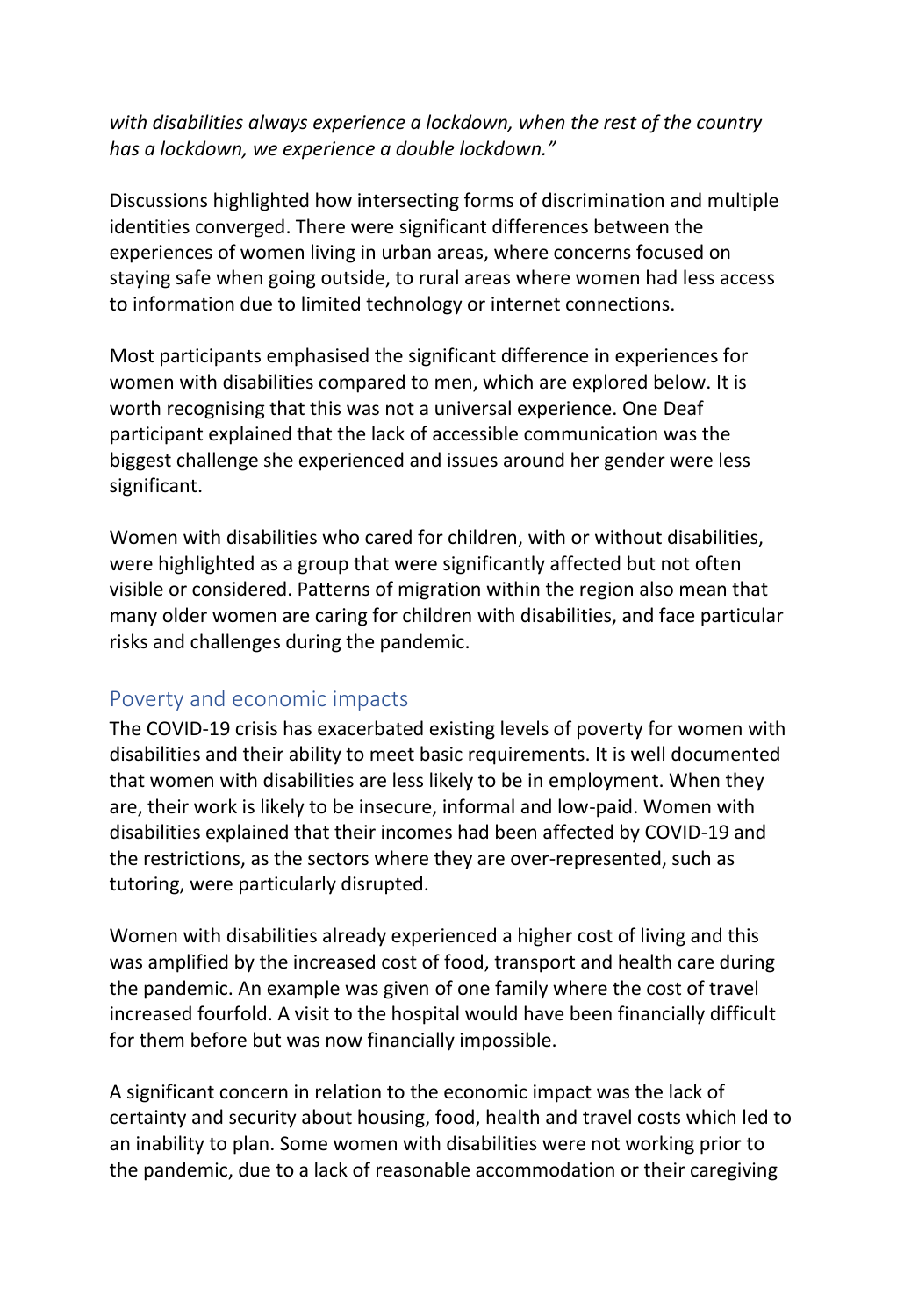responsibilities. However, this was made more challenging when other members of the household were also unable to find work.

#### Health and sexual and reproductive health rights

Fear around contracting COVID-19 led people to not access health care for other conditions. Even where health services were available, inaccessible or costly transport presented a barrier. The increasing price of medication was also an issue.

Women with disabilities faced particular barriers to accessing their sexual and reproductive rights, including limited access to services and barriers ensuring their autonomy and independence. Pregnant women with disabilities faced additional challenges in accessing the appropriate services.

Menstrual health and management was raised as a particular issue. Cultural norms and requirements about what women can and cannot do whilst menstruating were harder for some people to meet during lockdowns. In some rural areas, there was a shortage of sanitary products, which meant that women with disabilities, who could not travel further afield or ask men to access them on their behalf, went without. A lack of access to clean water was also a particular challenge.

#### Lack of information and data

Women with disabilities commonly explained that they had lacked understanding about COVID-19. Accessing information was challenging as it was often not accessible or did not consider the specific situations experienced by women with disabilities. One woman from India said, *"there was also the fear of not knowing what COVID was, little by little the fear increased, and we didn't know about the future."* 

A lack of information generates fear and uncertainty about the virus and its impacts. A lack of understanding prevents people from knowing the correct ways to protect themselves from COVID-19. Participants explained that they were told not to touch anyone, but they did not know why, so this impacted their ability to seek the assistance and support that they needed. There were also examples of people with disabilities not seeking medical treatment or leaving the house to access assistance from NGOs or the government because they feared catching COVID-19.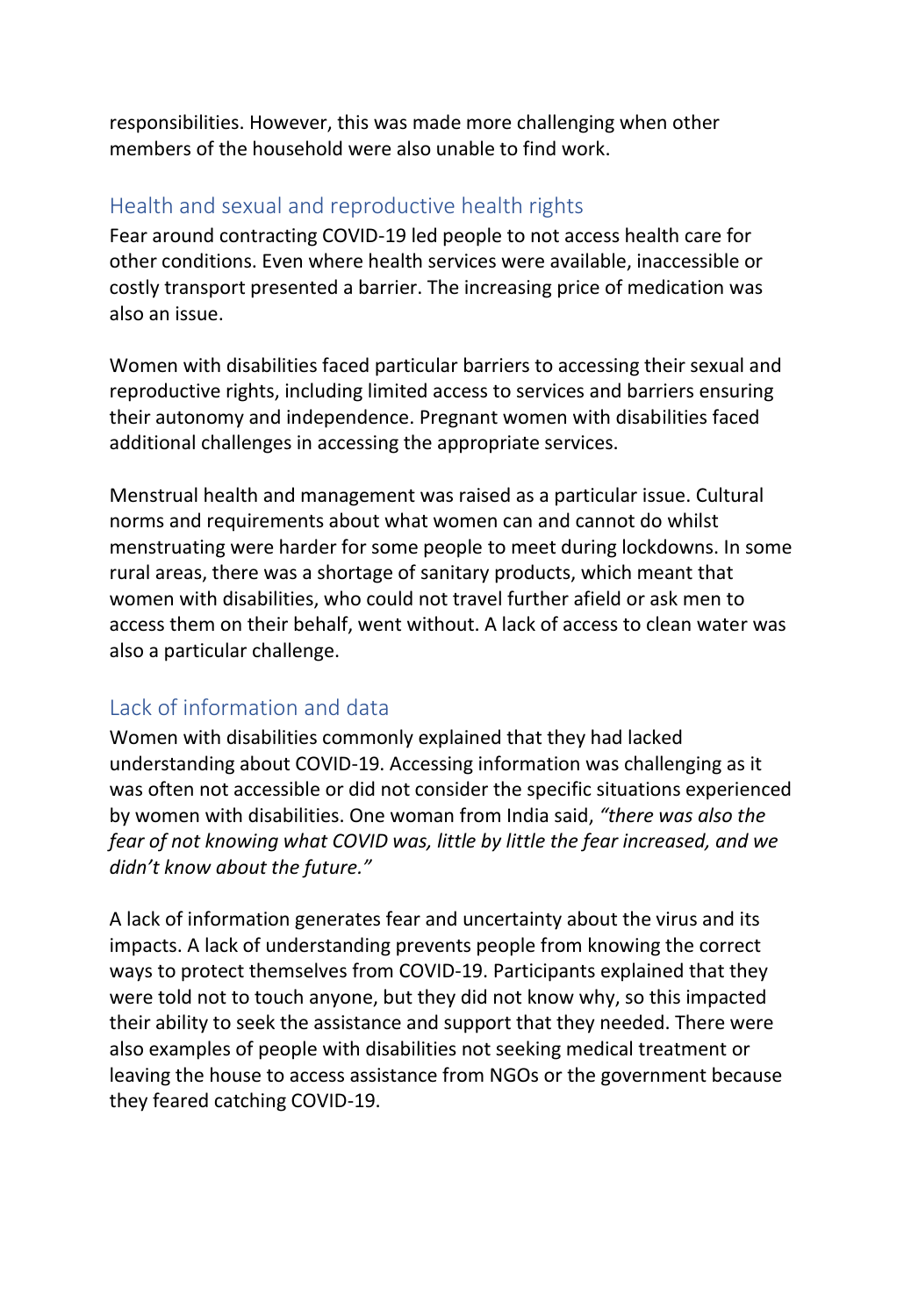#### Mental health

The long-term impacts of the COVID-19 pandemic on women with disabilities' psychosocial wellbeing and mental health should not be underestimated and this was a cross-cutting theme across many areas of discussion.

Participants commonly spoke about growing feelings of anxiety and uncertainty. The reasons for increased anxiety and depression and reduced wellbeing are numerous and relate to the direct fear of COVID-19 as well as apprehension about the impacts of the lockdowns.

For women with psychosocial disabilities, this has been particularly acute as they experienced increased frequency and severity of their existing, or previously well-managed, symptoms. One woman said that her anxiety had, *"'raised up through the roof."* 

The participants were aware of women with psychosocial disabilities who were being hospitalised due to severe mental health relapses. Whilst in hospital, they then faced increased risks of contracting COVID-19.

One participant said that due to COVID-19 the dosage of psychotropic medication available through the national health insurance had been reduced. This had significant implications on women with psychosocial disabilities, who faced changes to their medication and other forms of support plus the increased stresses of the pandemic.

Existing support structures like peer group meetings and self-help groups were stopped and new online ones were not available or accessible to all. Tensions and changes within families have also impacted people's mental health. The increased incidence of violence and abuse also had significant mental health impacts.

One woman described the long-term impact that COVID-19 had on her and her family. She said, *"this virus has changed us all. We are still wondering what will happen in the future."*

Women with disabilities described how existing support systems were being eroded. For example, they were unable to go to church or meet friends and this impacted their wellbeing.

#### Limited mobility and isolation

In addition to meeting the requirements of lockdowns, women with disabilities felt particularly unable to move around or travel to services. Women with disabilities highlighted the inability to physically distance because they might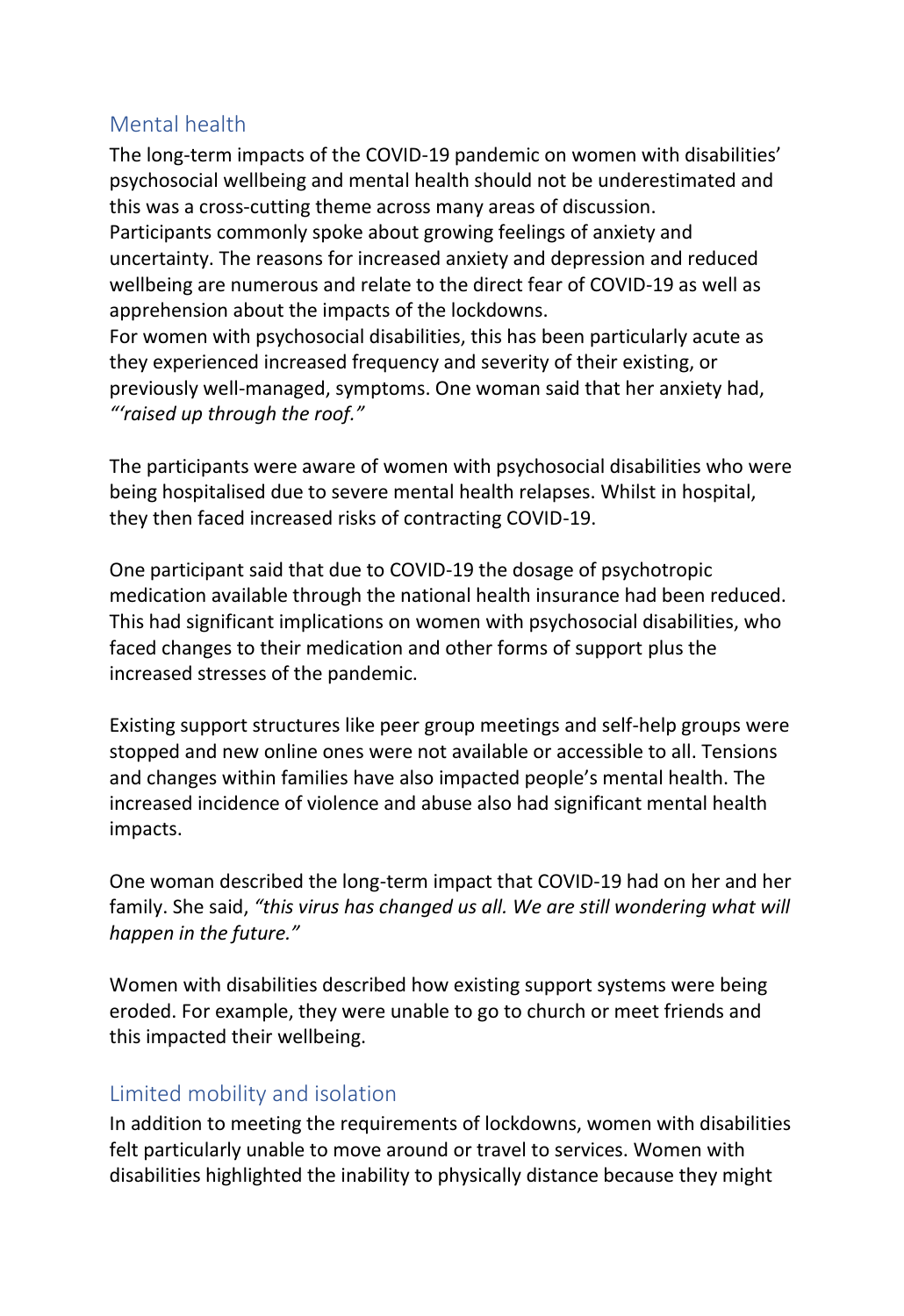need to use touch or have support where infrastructure is inaccessible. This meant that they felt even less able to leave their homes.

#### Education

The lack of accessible remote learning was raised as a significant challenge. Sign language interpretation or subtitles were not available, and lip-reading was not possible as teachers were wearing masks.

Some resources provided were also not accessible for blind or visually impaired students. The participants also raised that some women with disabilities felt less able to homeschool their children because they had less access to education and the need to educate at home increased the expectations that were placed on them.

#### **Institutions**

Concerns were raised about the safety of people with disabilities living in institutions. One leader from an Organisation of Persons with Disabilities (OPD) described how they had tried to get information about what was happening, but no data was being collected about COVID-19 rates. Participants had heard of multiple cases of COVID-19 and significant death rates with institutions but it was difficult for them to confirm. One woman explained, *"women with disabilities living in the institutions have never been surveyed, they have never been counted."*

#### Violence and abuse

A common theme throughout all the consultations was an increase in violence and abuse experienced by women with disabilities. This was prevalent in all geographical areas and a significant concern across women with different impairments.

The request to stay at home was challenging for many because home is not necessarily a safe space. As one woman put it, *"violence is coming from the people nearest [to] us."*

For some, this lack of safety existed before the pandemic but was amplified by the need to be at home all the time. For others, household dynamics shifted during the pandemic. For example, a loss of family income and tensions around money led to violence.

Violence outside the home was also seen to have increased during COVID-19. In particular, Deaf women and women with hearing impairments particularly shared experiences about women being raped when they left the house during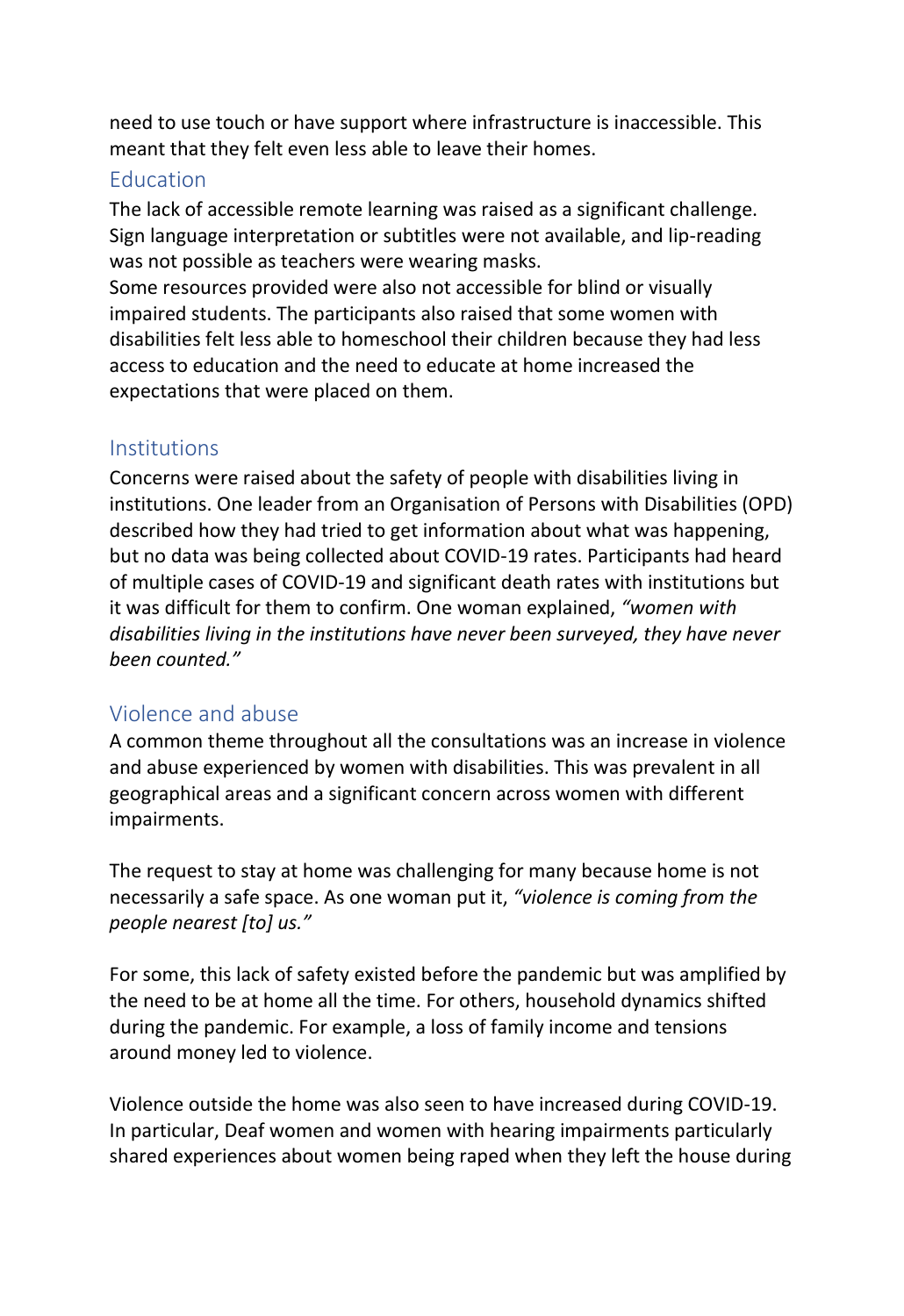the pandemic. Examples of sexual violence against women with intellectual disabilities were also given.

A couple of examples were also given of violence from the police if they went out or broke lockdown rules, which they often did not understand due to a lack of information.

Participants highlighted that there was a lack of assistance for women who experienced violence and if they were aware of available support mechanisms, such as phone lines, these were often not accessible during the pandemic. Court systems are often inaccessible and there is a lack of access to financial support, so it is unlikely that women with disabilities will be able to access justice. Participants also highlighted that there was a lack of co-ordination from different agencies, further reducing the likelihood of receiving justice or support.

#### Unpaid care

Participants explained that prior to the pandemic, it was accepted that work inside the home was the responsibility of women. But when this amount of work increased due to restrictions, so did the burden placed on women with disabilities. School closures meant that women were expected to homeschool children whilst continuing with their other household responsibilities.

## Responses to COVID-19

The question of access to support, either from the government or other sources, raised interesting and sometimes varied gender dynamics. The participants noted that men with disabilities were better able to access relief packages because it was easier for them to travel to receive them. One reason for this was that women with disabilities are more likely to live with their parents and so may have been overprotected and unable to leave the house. In other cases, there were dynamics around when and where women can go. Alternatively, some people felt that women with disabilities were more likely to leave the house to arrange support for the family but this contributed to the lack of safety, in terms of contracting COVID-19 and the violence that some women experienced.

The lack of accessible communication, such as sign language interpretation, was consistently raised as an issue in responses.

#### Access to government support

In some cases, women talked about receiving some government support, at either a local or national level but in multiple countries this was thought to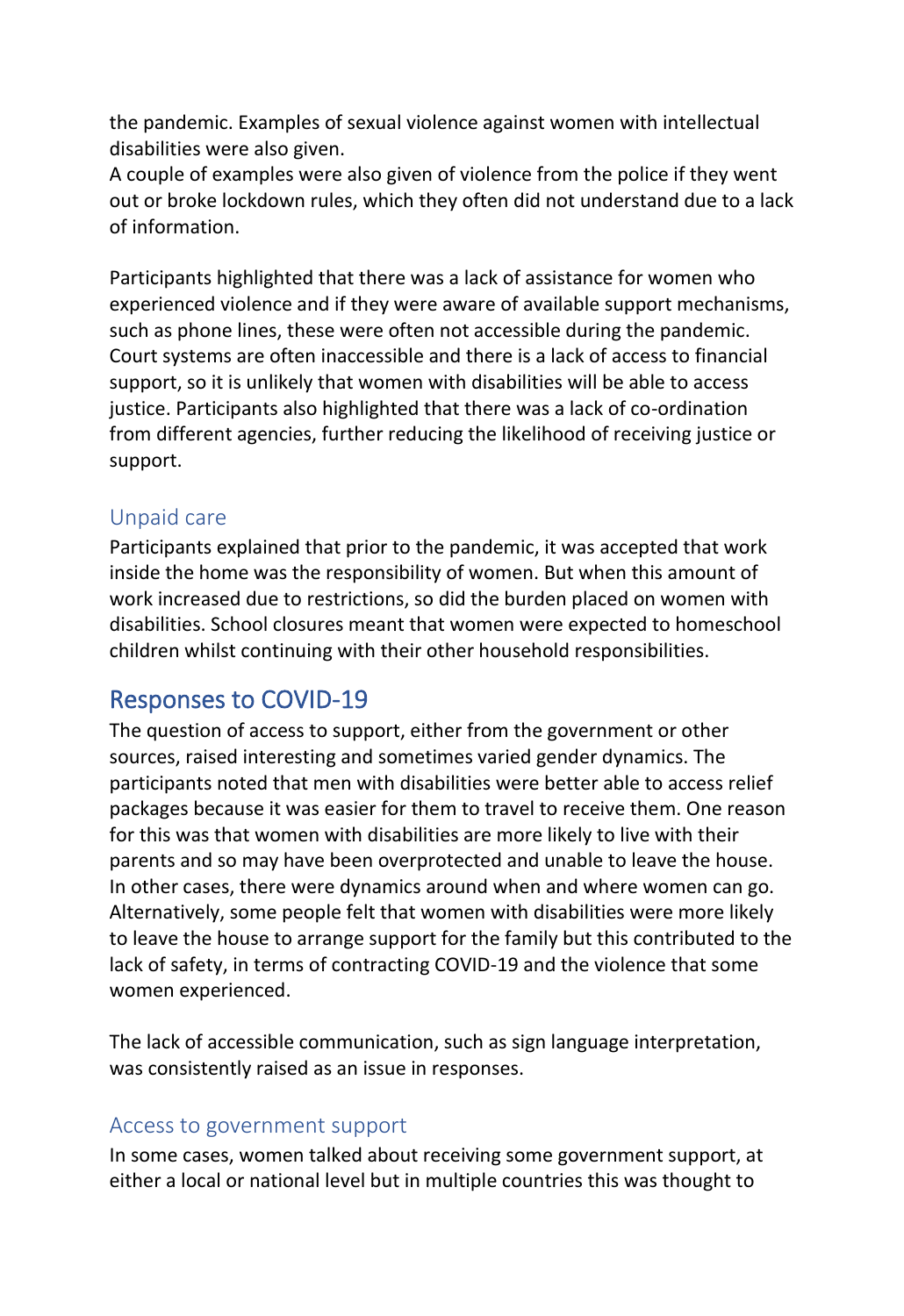have been slow to arrive. This support included access to essential products such as rice, or a small amount of money. There was also an example of local government providing a circular containing information early in the pandemic. Where women with disabilities had received support, they often had to go to the authorities and specifically ask as they would not have received it automatically. Another positive was the online reporting of gender-based violence which had been introduced. This may have had challenges around accessibility and access to the internet but it was seen as a positive step that did not exist prior to the pandemic.

Other women explained that support did not exist or the participants could not access it. In one country, a government cash transfer for some people with disabilities was supposed to be provided. Participants that spoke about the cash transfer explained it was published in the media so participants were aware but even when they believed they were eligible, they did not receive it. In another country women had heard of government provisions of food but they had not received it and did not know of any other women who had. In another case, a woman explained that cash transfers were distributed from the government through parliamentarians but women with disabilities struggled to access them.

One critical issue that was found across multiple countries, was the classification and registration of people with disabilities by government. This is used for allocating benefits but is not often clear. In some cases, women with disabilities were not entitled to support because they were not correctly registered prior to the pandemic. Participants explained that government lists of people with disabilities had excluded some women as they were not able to travel to register or the support was targeted at household heads

#### The role of OPDs and women with disabilities

Participants indicated that women with disabilities have been a huge source of support for each during the pandemic. As one woman explained, *"we called women with disabilities and kept their hope alive."* 

OPD leaders explained how they provided information for women in their communities and supported them to access available government provisions. The sense of solidarity and the power of mutual support between women with disabilities was clear through the answers they gave. This was also shown in the interactions between the women during the consultations.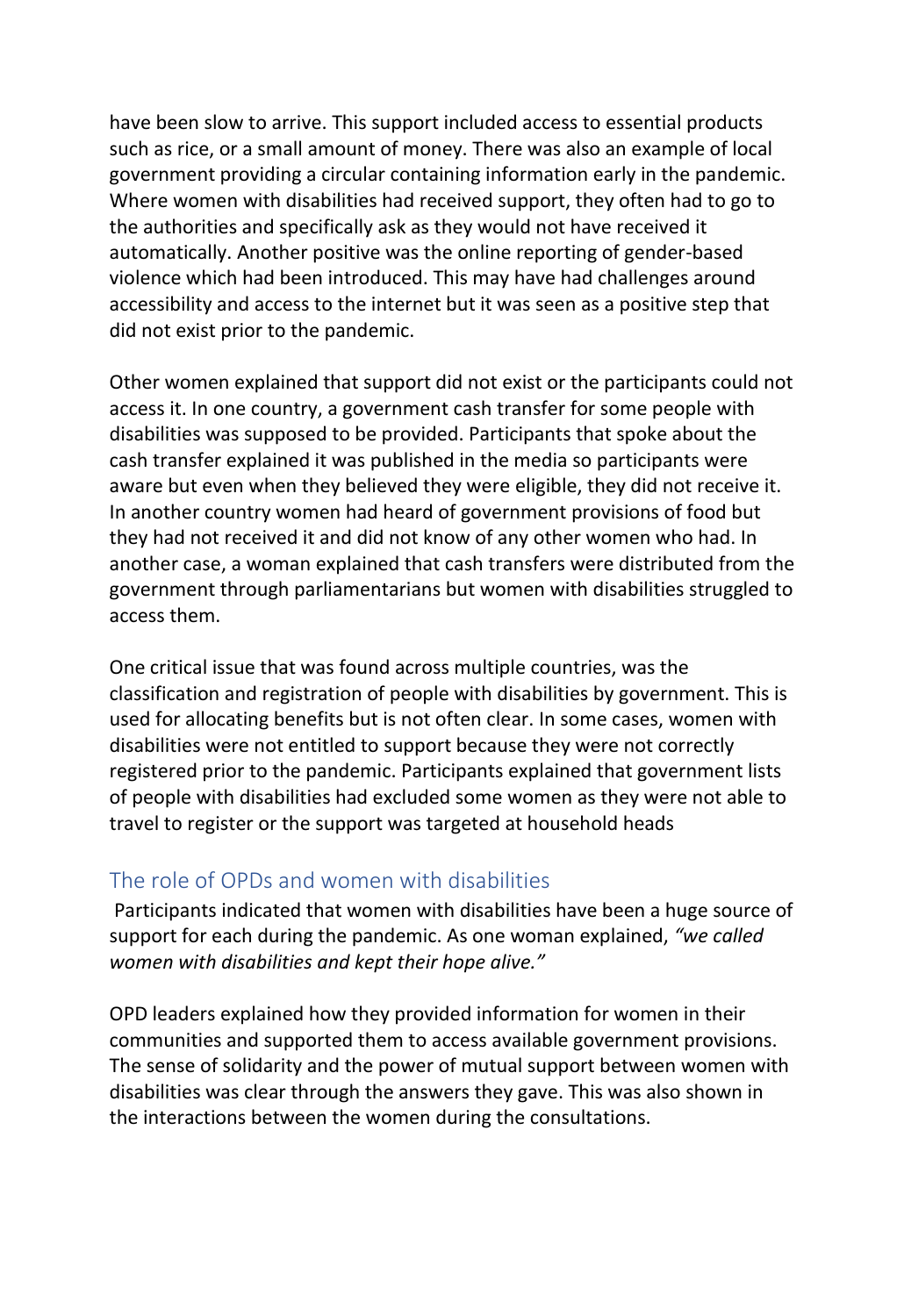They also played a crucial role in ensuring that other women with disabilities could access any available support. This was particularly the case for issues such as the provision of sanitary pads, as asking men was culturally inappropriate.

OPDs have given training to their members on using technology and the importance of continuing to go to the hospital. Examples were also given of OPDs supporting access to government benefits. For example, they worked with district officials to ensure that essential food was provided. OPDs also conducted monitoring reports. In one case, the monitoring led to a government department developing a circular that addressed gaps and challenges in their response.

#### Other forms of support

While a lot of discussions focused on the challenges that COVID-19 brought within households, others highlighted that there had been a strengthening of family ties because it has been a hard time for everyone and there was a sense of equity.

Social media, for those who could access it, was identified as a major form of support as it enabled women to connect and express their thoughts on the situation.

#### Involvement in planning and response

It was consistently said that women with disabilities were not involved in the design or planning of the COVID-19 response and they were also not part of any discussions around the long-term response. Generally, the women said that they felt that the likelihood of them being consulted or involved was low. One woman said, "I'm afraid there is little scope for this."

Where women with disabilities had been consulted, they were able to give positive examples of how they raised critical issues that needed to be considered in the response.

## 'Building back better'

*Throughout the COVID-19 pandemic, there has been a call that recovery should not just be about returning to society pre-COVID-19 but should seek to 'build back better.' The discussions with women with disabilities across the Asia-Pacific region has highlighted many areas which must be addressed if this is to be realised. This is not a comprehensive list and many specific recommendations could be drawn out in each of the countries in the region,*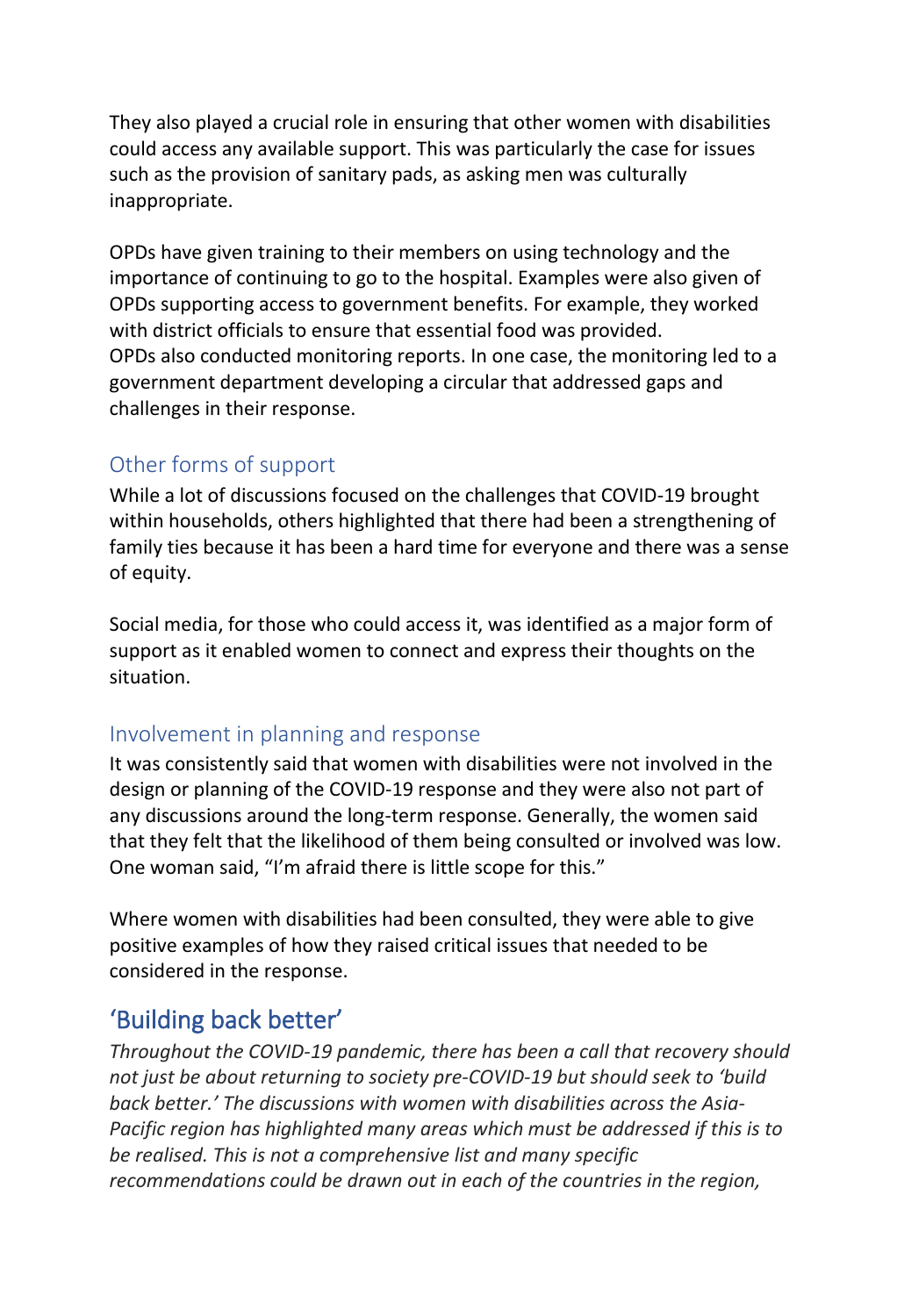*however it provides some indication of the areas where greater efforts are needed to ensure that women with disabilities are not left behind.*  Many of the impacts of COVID-19 on women with disabilities are experienced by other women, but they are often amplified by discrimination or the barriers relating to disability discrimination. This demonstrates the critical importance of ensuring that the experiences of women with disabilities are understood and considered in mainstream responses and by the gender movement. An intersectional approach that takes into account other factors, such as location, age and ethnicity is critical. It must also consider the specific situations that are more common for women with disabilities and increase their risk of violence, exclusion and poverty. For example, the specific experience of single women caring for children.

Women with disabilities are carers as well as recipients of care and their rights and autonomy should be considered from both perspectives. The COVID-19 pandemic has brought discussions around the disproportionate burden of unpaid care that is placed on women to the forefront. It is critical that this renewed focus recognises that women with disabilities undertake unpaid care alongside additional challenges such as higher levels of poverty.

Higher levels of poverty and the higher costs of disability underpin many of the experiences of women with disabilities during COVID-19. The higher costs of disability were also amplified during the pandemic which highlights the need for this to be built into both emergency response and long-term planning. There are still significant challenges and gaps within the policy environment which mean that the intention of policies is not being realised in practice. This means that many women with disabilities are unable to access their entitlements.

There is a need for increased accountability and a specific budget to ensure that existing policies and programmes are put in place.

The impact of COVID-19 has demonstrated the importance of comprehensive social protection systems, which provide disability-specific benefits and ensure that people with disabilities can access mainstream social protection benefits. These should take the additional costs of disability into account when setting the benefit level and the barriers that many women with disabilities experience in registering for existing entitlements. Social protection should take a life course approach and be responsive to crisis situations.

OPDs and organisations of women with disabilities play a critical role in ensuring inclusion and should be meaningfully consulted and included in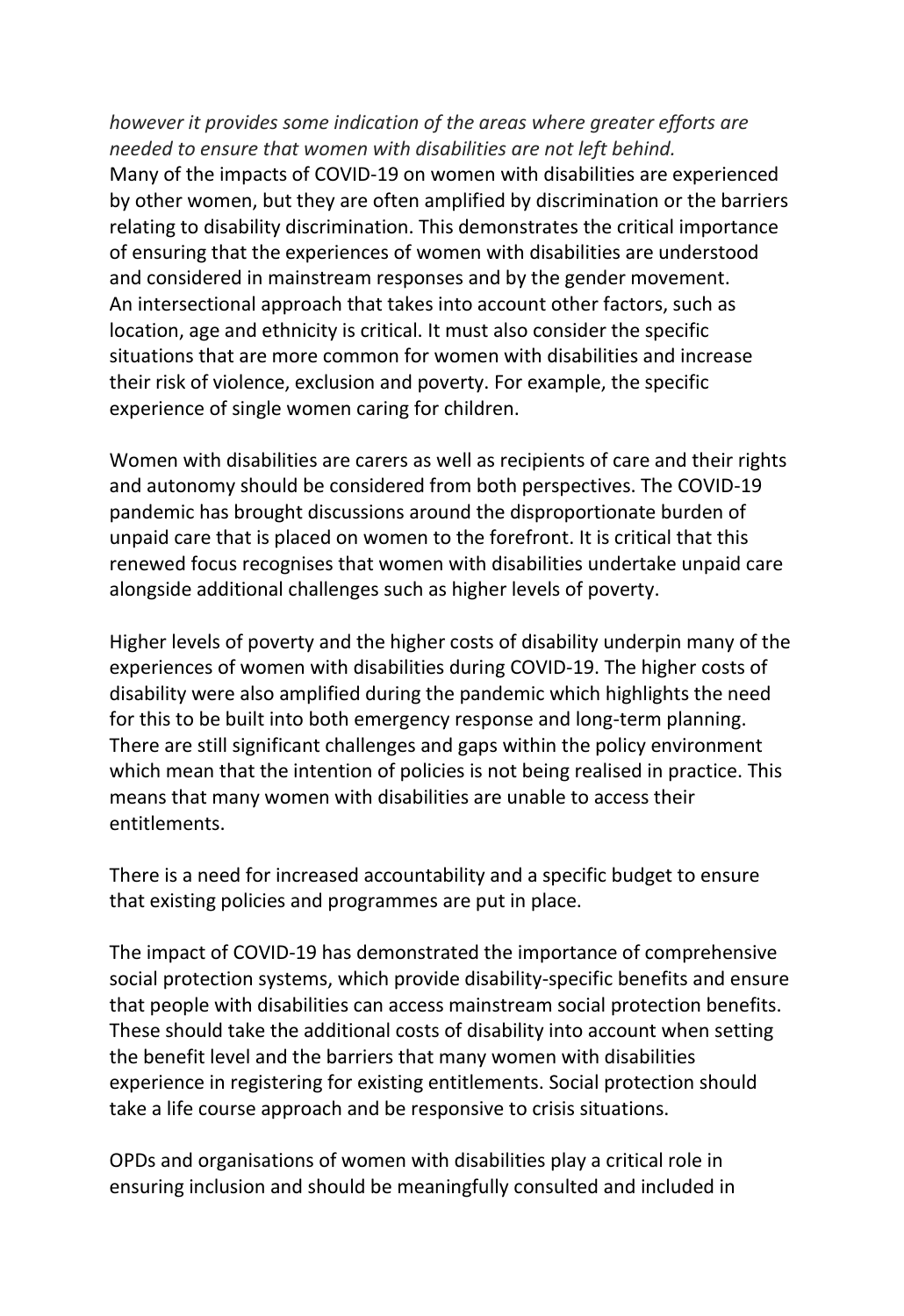responses. Women with disabilities should take representative roles on mainstream committees, such as those for disasters.

Many of the gaps in services that were highlighted in the discussions could have been avoided with a strengthened understanding of the lived experience of women with disabilities. However, the burden of ensuring implementation should not sit solely with OPDs.

Despite challenging circumstances, many women with disabilities have been a critical support to each other during the COVID-19 pandemic. Spaces (both physical and virtual) which enable mutual support should be supported by governments and development actors.

COVID-19 has highlighted the importance of working towards deinstitutionalisation and ensuring that people with disabilities can live independently.

The long-term impacts on the mental health and wellbeing of women with disabilities should not be underestimated. Providing accessible and inclusive psychosocial support should be a critical element of the recovery from COVID-19. This is essential for all women with disabilities, but particular attention should be paid to the requirements of women with psychosocial disabilities.

The COVID-19 pandemic highlighted the importance of closing the digital divide which exists within and between countries. Governments and development actors should consider access to the internet as a fundamental human right. Virtual work also offers opportunities for many women with disabilities who may face barriers in travelling for work. Efforts should be made to introduce policies that enable women with disabilities to transition to new forms of work.

Distance learning must be made available in accessible formats. But efforts to educate children outside the school setting must recognise that children with disabilities or those living in households with parents with disabilities may also experience higher levels of poverty or additional barriers.

It is vital that comprehensive, accessible and multi-sectoral approaches are put in place to address gender-based violence against women with disabilities. This must include ensuring that court and justice systems are accessible and the barriers around poverty and access to resources are addressed.